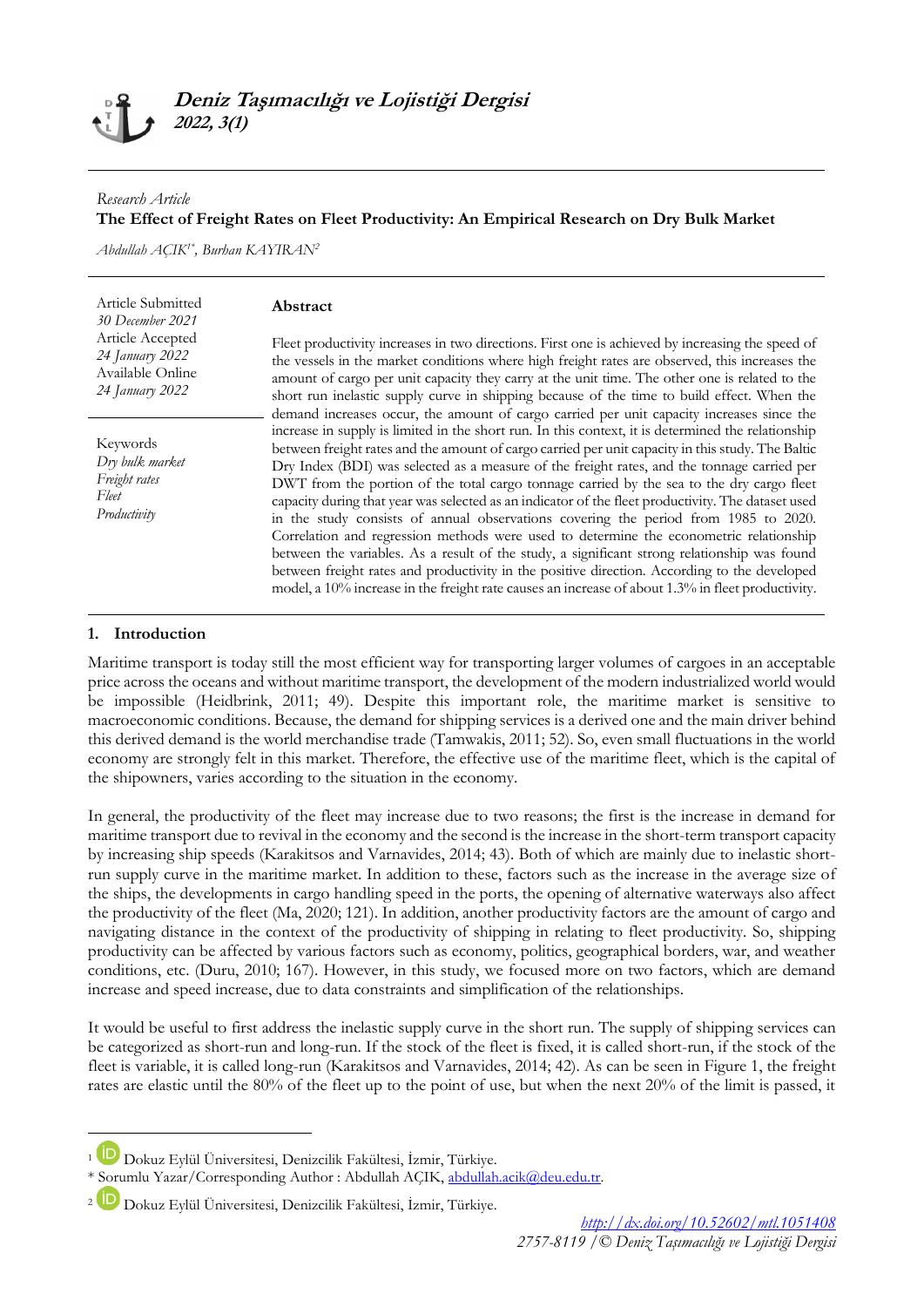begins to become inelastic, and freight demanded by shipowners starts to increase rapidly (Glen and Christy, 2010; 379). The other version of this model, including demand lines, is presented in Figure 2.

**Figure 1.** Short Run Supply Curve for Shipping Services



**Source:** Glen and Christy (2010; 379).

According to Figure 2, there is an insignificant increase in freight rates from  $P_1$  to  $P_2$ , although there is a very large increase between  $D_0$  and  $D_1$ . Later in the upright, a small increase in the amount causes a large increase in freight, for instance, when there is an increase from  $D_2$  to  $D_3$ , freight rates increase much more from  $P_3$  to  $P_4$  (Glen and Christy, 2010; 381). This situation is a result of the fixed capacity of the fleet in the short run. Since shipbuilding times can vary between 1 and 4 years on average depending on factors such as ship type, congestion in shipyards, freight market conditions, the supply of new ships to the market remains limited (Tsolakis, 2005). This situation causes the freights to increase very much even with the slight increase in demand. This causes the freight markets to follow continuous cycles and be very volatile (Stopford, 2009; 104). Although these volatilities may seem like a disadvantage, they also provide important profit opportunities for ship owners.





Oil tonne miles

**Source:** Glen and Christy (2010; 381).

Due to this inelastic supply curve, there is an increase in freight rates in case of demand increase. At this point, it is inevitable that this increase in demand will also increase the transportation productivity of the fleet. In addition, ship owners who wish to benefit more from higher freight rates increase their voyage speeds, since lower speed means less cargo is delivered (Stopford, 2009; 244). This further increases the amount of cargo carried per unit time per dwt since the bunker cost from the speed increase may be lower than the freight income from carrying more cargo. According to all these, it is quite natural that there is a positive relationship between fleet productivity and freight rates.

The graphical representation of the dataset used in the analysis is presented in Figure 3 and was thought to facilitate the understanding of the above-mentioned relationship. The graph includes the fleet, the tonnage carried and the BDI variables. When the tonnage carried is considered as demand, it is clearly seen how the difference between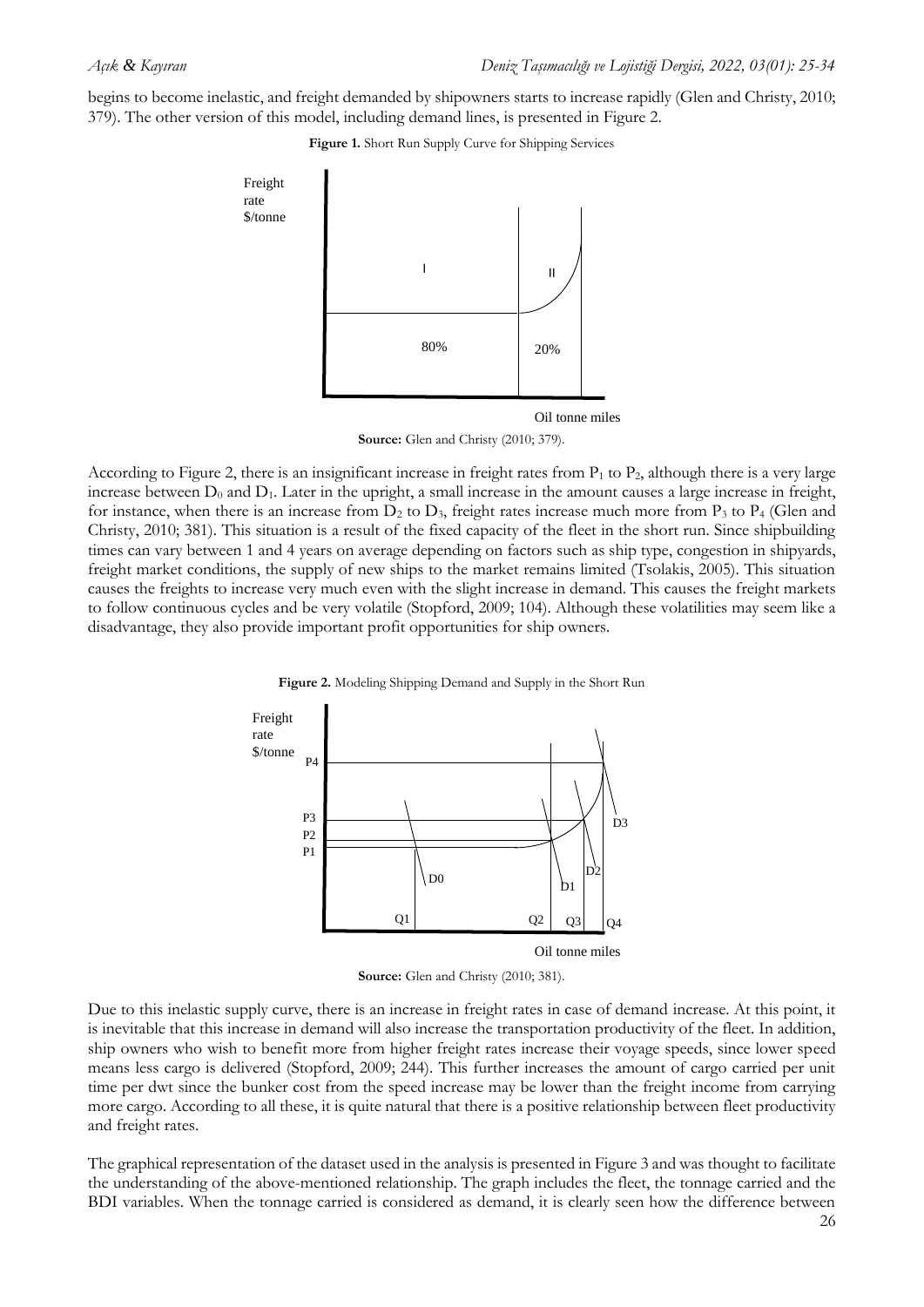the supply (fleet) and demand has been opened after 2008. Of course, many factors affect freight rates, however this difference between supply and demand has also caused a sudden collapse in freight rates due to the oversupply in the market. This difference is also mathematically indicative of a decrease in the amount of cargo carried per dwt (productivity). Hence, a positive relationship between fleet productivity and freight rates is inevitable. However, no study employing empirical test for this relationship has spotted in the literature. This lack has also generated the motivation for this study. There are studies that indirectly support this relationship rather than directly modeling the issue. A limited number of studies have been conducted that have identified a positive relationship between world GDP and freight rates (e.g. Başer and Açık, 2019; Akbulaev and Bayramli, 2020; Michail, 2020; Özer et al., 2020; Efes, 2021), and a positive relationship between freight rates and ship speed (Wen et al., 2017; Açık, 2021). In both cases, productivity will increase as freights increase due to higher demand and ship speeds increase due to higher freight rates. Therefore, the relationship between freight rates and productivity is inevitable.



**Figure 3.** Transported Tonnage, Dry Bulk Fleet and BDI Variables

The fleet productivity can be tracked in several ways. Some of these measurements are ton-miles performed per dwt and tonnage carried per dwt. For the fleet productivity measurement in this study, the total amount of dry bulk cargo carried in the world and the dry bulk fleet volume variables were used due to the data limitation. The cargo carried was divided into the fleet volume and the amount of cargo carried per dwt was obtained, and so the fleet productivity variable was generated. For freight rates, BDI variable, which has become one of the primary indicators on the cost of shipping in the world since its establishment (Lin and Sim, 2013) and has reflected the changes in dry bulk freight transport as a component indicator (Angelopoulos, 2017), was used. In the model established, other factors affecting the freight rates were assumed to be fixed in order to be able to see the relationship between the two variables clearly. As a result of the research, the relationship between freight rates and fleet productivity was empirically tested and the positive relationship was confirmed. Thus, the relationship, which has been theoretically discussed many times in the literature, has been empirically tested and verified. As a result, it is recommended that fleet expansion policies be at a more sustainable level for both ship and cargo owners, as the difference between demand and supply growth rates directly affects fleet productivity and hence transport costs.

The remainder of the study was organized as follows; the methods used in the study were introduced in section two; the results obtained from the analysis were presented in section three; then lastly, the findings were interpreted and discussed in the conclusion section.

## **2. Methodology**

The methodology used in the study consist of two methods; correlation analysis and regression analysis. Correlation analysis was used to determine the direction and strength of the relationship, and a regression analysis was used to determine the causal relationship. Both methods are briefly introduced in the following sections. The method section should be added here, after that subsections (second and third level headings), if any, should be included.

**Source:** UNCTAD (2021); Bloomberg (2021).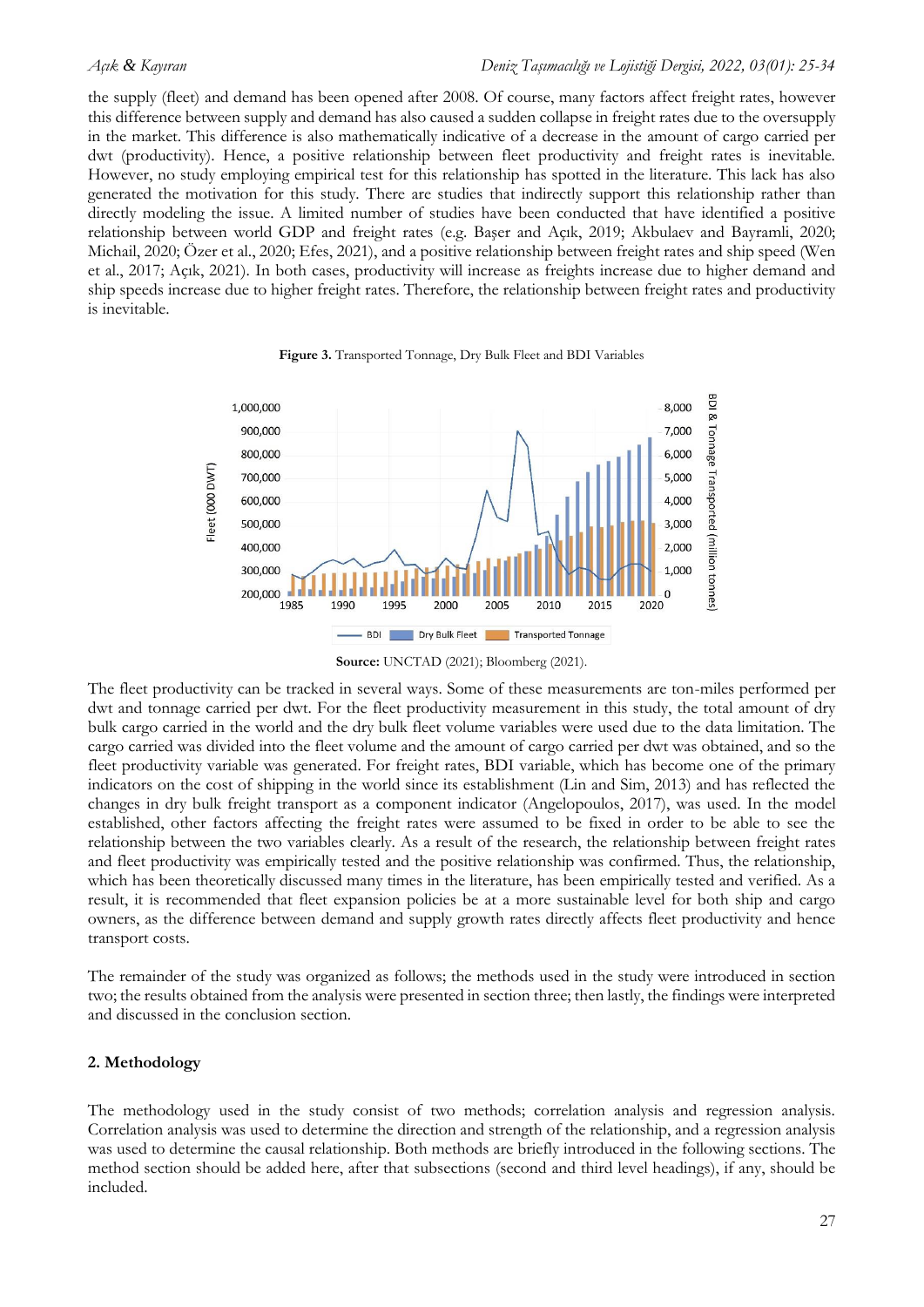# **Correlation Analysis**

Correlation analysis helps us determine the degree of the relationship between two or more variables (Sharma, 2005:3). The correlation does not show causality but shows the direction and strength of the movements of the variables. Correlation coefficients range between 1 and -1, and coefficients equal to 1 or -1 means that data points lying exactly on a straight line (Chang, 2014; 78). Two methods are used for correlation calculations; Pearson's correlation and Spearman's correlation. While the two methods give similar results, their use varies according to the distribution of the variables. Pearson correlation coefficient assumes that the data are normally distributed while Spearman correlation can be used in circumstances where data investigation is not normally distributed (Osborne, 2008; 39).

Evaluation of the correlation analysis depends on the degree and direction of the correlation coefficient. The closer the absolute value of the correlation coefficient is to 1, the stronger the relationship. Generally, correlation coefficients are classified into 5 groups; the coefficient between 0.00-0.20 is called very weak; the coefficient between 0.20-0.40 is called weak; the coefficient between 0.40-0.60 is called moderate; the coefficient between 0.60-0.80 is called strong; and lastly, the coefficient between 0.80-1.00 is called very strong (Soh, 2016; 40).

Although correlation analysis is simple, it is a useful method and has been used as a research method in some studies dealing with the BDI variable. When the correlation analyzes about the BDI are examined in the literature, several studies are found in which different factors are examined as indicated in Table 1.

| <b>Authors</b>                | Variables Associated with the<br><b>BDI</b>                                     | Findings                                                                                                                                    |
|-------------------------------|---------------------------------------------------------------------------------|---------------------------------------------------------------------------------------------------------------------------------------------|
| Ruan, et al. (2016)           | Crude oil prices                                                                | Cross-correlations between BDI and crude oil prices are<br>significantly multifractal.                                                      |
| Kärrlander, (2010)            | MSCI metals and mining index                                                    | There is a statistically significant correlation between<br>BDI and the MSCI metals and mining index.                                       |
| Xiong and Hu (2021)           | Chinese soybean prices                                                          | There is a very low correlation between BDI and Chinese<br>soybean prices.                                                                  |
| Derindere Köseoğlu,<br>(2011) | GDP                                                                             | There is a positive correlation between BDI and world<br>GDP between the years of 1986 and 2008.                                            |
| Bakshi, et al. (2011)         | Global stock returns, commodity<br>returns, and industrial production<br>growth | There is a significant relation between BDI and<br>subsequent global stock returns, commodity returns, and<br>industrial production growth. |

| Table 1. Correlation Analysis used with BDI |  |  |
|---------------------------------------------|--|--|
|                                             |  |  |

Correlation analysis is a useful method; however, it is insufficient to explain how much a change in one variable causes a change in another variable. One of the most basic methods to answer this question is regression analysis. Therefore, we preferred regression analysis in addition to correlation analysis in the research.

## **Regression Analysis**

Regression analysis aimed at discovering how one or more variables affect other variables. The affected variables are called dependent or response variables while affecting variables are called independent variables, predictor variables or regressors (Sen and Srivastava, 1990; 1). Regression analysis allows researchers to quantify how the average of one variable systematically varies according to the levels of another variable (Gordon, 2015; 5).

The following equation (1) shows the contents of a simple linear regression. The dependent variable is represented by *Yt*, while independent variable represented by xi. *β<sup>0</sup>* and *β<sup>1</sup>* variables are the coefficients of the equation. *β<sup>1</sup>* gives the slope of the regression line, and if it is positive, it indicates a relation in the same direction, otherwise it indicates a relation in the opposite direction. The part unexplained in the model is aggregated into *ϵ<sup>t</sup>* and forms the error terms of the model. Error terms are important for the process of developing consistent and unbiased regression models. So that after the model is estimated, there are many tests on the error terms.

$$
y_t = \beta_0 + \beta_1 x_t + \epsilon_t \tag{1}
$$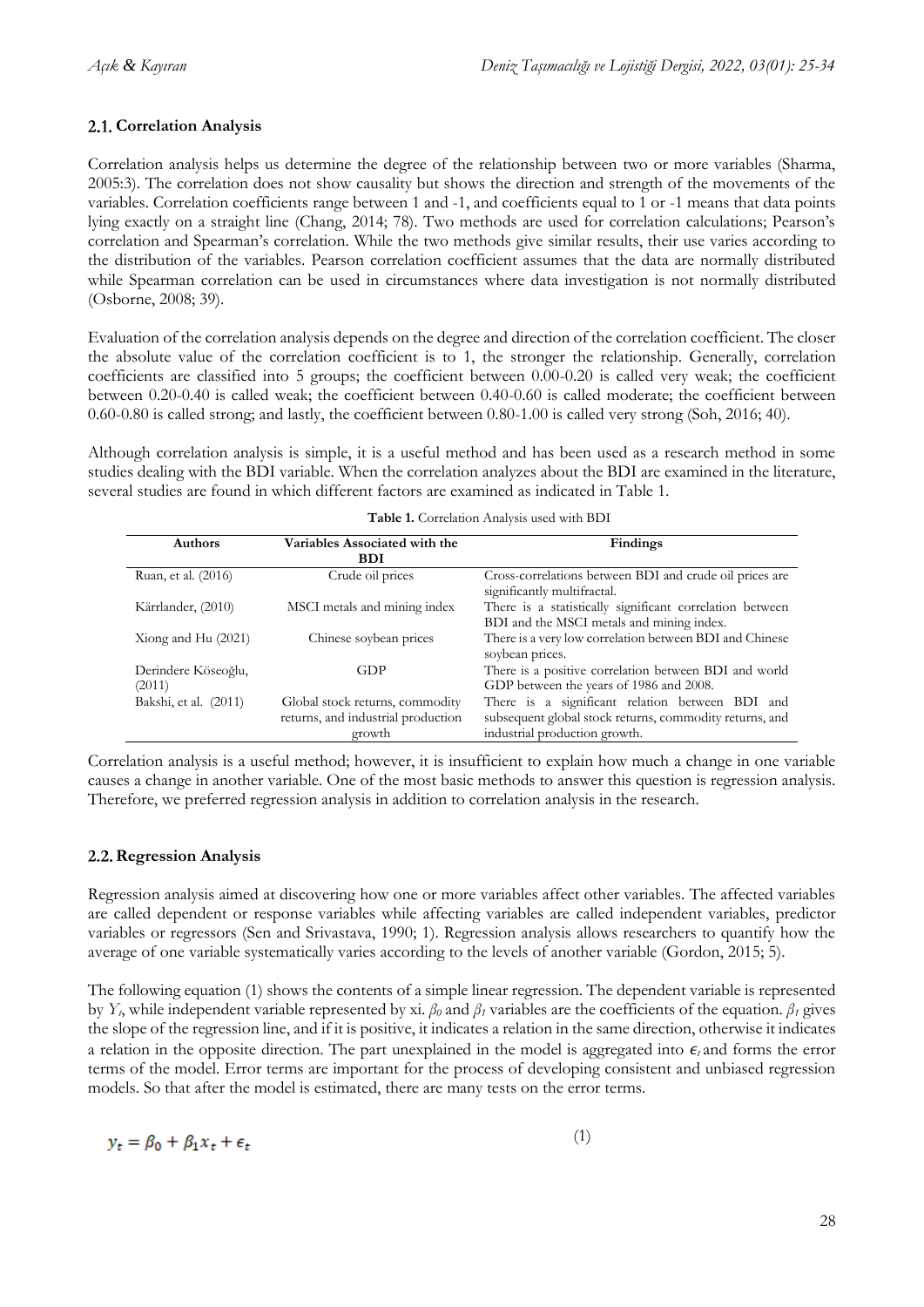## **3. Findings and Results**

Descriptive statistics of the data used in the study are presented in Table 2. The first two columns of the table belong to the "loaded tonnage" and "fleet" values used in the productivity calculation. Loaded cargo tonnage is divided by the total fleet to reach transported ton value per dwt during the year. That is, equation (2) was used and the productivity value (ton per dwt) was obtained.

$$
Productivity = \frac{Transported \; Cargo}{Fleet} \tag{2}
$$

The descriptive statistics of the Baltic Dry Index, another variable used in the study, are also included in the table. The BDI and productivity variables were used in econometric analysis in the direction of the study, so logarithms were taken in advance. Taking logarithms of the variables makes discrete data continuous and facilitates processing of the data. Then, the unit root test was performed on logarithmic variables and the results are presented in Table 3.

|              | Loaded         | Fleet               |            |          |
|--------------|----------------|---------------------|------------|----------|
|              | (Million tons) | $(000 \text{ dwt})$ | <b>BDI</b> | Prod     |
| Observations | 36             | 36                  | 36         | 36       |
| Mean         | 1742.389       | 1742.389            | 1855.269   | 4.322947 |
| Median       | 1413.500       | 1413.500            | 1352.720   | 4.302556 |
| Maximum      | 3218.000       | 3218.000            | 7070.256   | 5.136999 |
| Minimum      | 834,0000       | 834.0000            | 673.1200   | 3.545880 |
| Std. Dev.    | 826.5914       | 826.5914            | 1458.558   | 0.412472 |
| Skewness     | 0.655624       | 0.655624            | 2.331261   | 0.176528 |
| Kurtosis     | 1.908704       | 1.908704            | 8.004411   | 2.084102 |
| Jarque-Bera  | 4.365447       | 4.365447            | 70.17486   | 1.445277 |
| Probability  | 0.112734       | 0.112734            | 0.000000   | 0.485470 |

**Table 2.** Descriptive Statistics for Raw and Converted Data

**Source:** Bloomberg (2021); UNCTAD (2021).

In the time series analyzes, deviations and inconsistencies arise in estimates in the case of the series containing the unit root. For this reason, the Augmented Dickey-Fuller (Dickey and Fuller, 1969) unit root and KPSS (Kwiatkowski et al., 1992) stationarity tests were applied to BDI and productivity variables and the results are presented in Table 2. According to the ADF test, the unit root null hypothesis was rejected at the level for both variables. The KPSS test was also applied as a supporting test and the null hypothesis of the test indicates that the series are stationary. The results show that the null hypothesis is accepted, and, unlike the ADF test, the series are stationary in level. Since difference taking operations in series can cause loss of information, we hereby decided that the series are stationary based on the results of the KPSS test. Therefore, the series are I (0). After this phase, correlation analysis was started to determine the directional relationship between the variables.

| Table 3. Unit Root and Stationarity Test Results |  |  |
|--------------------------------------------------|--|--|
|--------------------------------------------------|--|--|

|      |            |           | Level             |            | <b>First Difference</b> |
|------|------------|-----------|-------------------|------------|-------------------------|
| Test | Variable   | Intercept | Intercept & Trend | Intercept  | Intercept & Trend       |
| ADF  | <b>BDI</b> | $-2.09$   | $-2.01$           | $-2.84*$   | $-2.84$                 |
|      | Prod.      | $-0.78$   | $-0.79$           | $-5.00***$ | $-5.96***$              |
| KPSS | <b>BDI</b> | $0.13*$   | $0.12**$          | $0.10*$    | 0.04                    |
|      | Prod.      | $0.19*$   | $0.19***$         | $0.45**$   | $0.08*$                 |

ADF CVs -3.65 for \*\*\*1%, -2.95 for \*\*5%, -2.62 for \*10% at Intercept, -4.27 for \*\*\*1%, -3.56 for \*\*5%, -3.21 for \*10% at Trend & Intercept. Schwarz automatic lag selection was used at maximum 3 lags. KPSS CVs 0.74 for \*\*\*1%, 0.46 for \*\*5%, 0.35 for \*10% at Intercept, 0.22 for \*\*\*1%, 0.15 for \*\*5%, 0.12 for \*10% at Trend & Intercept. Barlett Kernel spectral estimation method and Newey-West bandwidth were used.

Correlation analysis was used to determine whether there was a directional relationship between the movements of the variables. The different analysis method applied according to the distributions of the variables. When Table 1 was examined, it was determined that both of the Ln BDI variable and the Ln Productivity variables were normally distributed. Thus, Pearson method was more suitable but both Pearson and Spearman analysis methods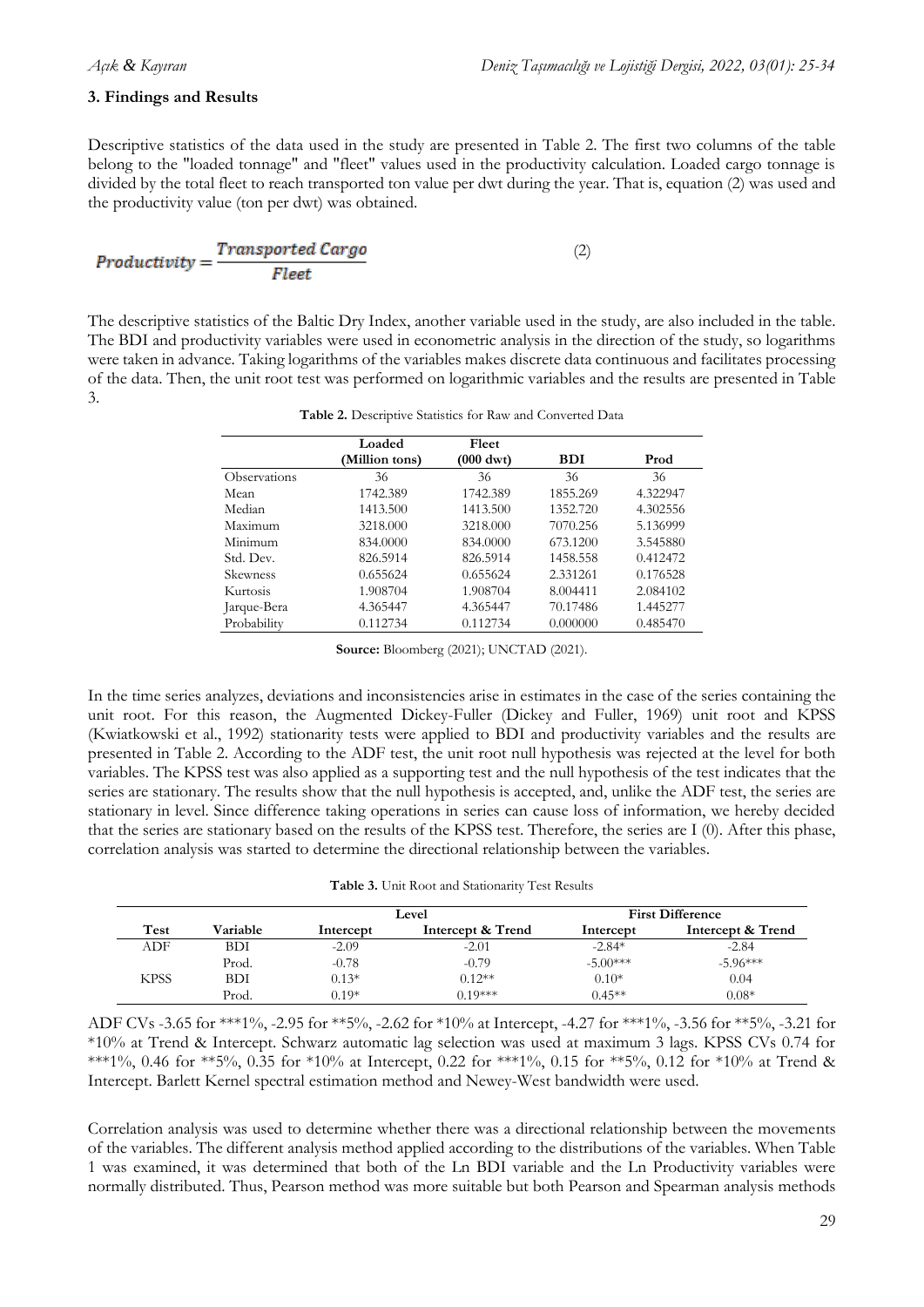were used, and results are presented in Table 4. According to the results, significant strong degree correlations were found between the two variables in the positive direction. But this analysis only shows the direction and strength of the relationship, but not the causal relationship, therefore, a regression model was adopted.

|                              | Ln BDI    |               |  |  |  |
|------------------------------|-----------|---------------|--|--|--|
|                              | Pearson   | Spearman      |  |  |  |
|                              | 0.7929    |               |  |  |  |
| Ln PRODUCTIVITY              | (7.588)   | 0.7958(7.664) |  |  |  |
|                              | $0.0000*$ | $0.0000*$     |  |  |  |
| Significance levels $=$ * 1% |           |               |  |  |  |

The regression model of our study was presented below. The BDI, which is the independent variable, represents the revenues of the shipowners, and the dependent variable is the PRODUCTIVITY reflecting the transferred tonnage per dwt in the fleet. The hypothesis we have established is that there is a positive relationship between shipping revenue and productivity. Then, the model was established and predicted this way.

## $LnPRODUCTIVITY<sub>t</sub> = Ln\beta_1 + \beta_2LnBDI_t + \varepsilon_t$

The results of the estimated regression analysis are presented in Table 5. According to the results, the F statistic indicating the significance of the model is significant at 1% confidence level (0.000003<0.01), and the independent variable BDI is also significant at %1 confidence level. The coefficients of the model show the elasticity of the productivity with respect to the revenue, and according to the results, the 1% increase in the revenue causes an increase of 0.133% in the productivity. R-squared value showing the explanatory power of the model is relatively low, but it is good for the differenced variables used models. The value is 62, which means that 62% of the changes in the dependent variable are explained by the independent variable. On the other hand, this moderate value may be due to the irrelevance of the selected variables, or structural break and outliers in the model may decrease explanatory power. Thus, it is useful to examine some stability tests and graphs from the regression equation.

| <b>Table 5.</b> Regression Equation Results of Model |             |                                                                   |             |          |  |  |  |  |
|------------------------------------------------------|-------------|-------------------------------------------------------------------|-------------|----------|--|--|--|--|
| Dependent Variable: Ln PRODUCTIVITY                  |             |                                                                   |             |          |  |  |  |  |
| Variable                                             | Coefficient | Std. Error                                                        | t-Statistic | Prob.    |  |  |  |  |
|                                                      | 0.4828      | 0.1290                                                            | 3.7406      | $0.000*$ |  |  |  |  |
| Ln BDI                                               | 0.1331      | 0.0175                                                            | 7.5888      | $0.000*$ |  |  |  |  |
| R-squared                                            | 0.6287      | F-statistic                                                       |             | 57.5913  |  |  |  |  |
| Adjusted R-squared                                   | 0.6178      | Prob (F-statistic)                                                |             | $0.000*$ |  |  |  |  |
|                                                      |             | $C: \ldots : C: \ldots : C: \ldots 1: \ldots 1: \ldots \times 40$ |             |          |  |  |  |  |

Significance levels  $=$  \* 1%

We first looked at the actual, fitted, residual graph showing the relationship between the estimated value and the actual value. It was included in the appendix section, and according to the graph, there were small deviations but no big deviation were spotted, which means our model fits well. The second visual we examined is the influence statistics and according to these statistics deviations did not exceed the critical value so much and there were no large deviations that could be solved with the dummy variables. All these graphs are presented in the appendices. All of these tests indicated that the model fitted well satisfactorily.

Some tests are applied to residuals of the model to test the stability of the model in regression estimations. The most important of the conditions that the residuals must provide for the model to be consistent and stable are no autocorrelation, no serial correlation, homoscedasticity and normal distribution. The Ljung & Box (Ljung and Box, 1979) test for autocorrelation was performed and the results are presented in Table 6. The null hypothesis of this test is that there is no autocorrelation in the residuals and according to the results the null hypothesis was rejected in all 16 lags.

**Table 6.** Autocorrelation and Partial Correlation Check for the Residuals of the Model

| Lags | AC.   | <b>PAC</b> | Q-Stat | Prob  | Lags | AC       | <b>PAC</b> | O-Stat | Prob  |
|------|-------|------------|--------|-------|------|----------|------------|--------|-------|
|      | 0.709 | 0.709      | 19.649 | 0.000 |      | $-0.011$ | 0.158      | 29.813 | 0.000 |
|      | 0.439 | $-0.129$   | 27.390 | 0.000 | 10   | 0.020    | $-0.025$   | 29.833 | 0.001 |
|      | 0.216 | $-0.089$   | 29.327 | 0.000 | 11   | 0.085    | 0.100      | 30.227 | 0.001 |
|      | 0.077 | $-0.011$   | 29.581 | 0.000 | 12   | 0.072    | $-0.110$   | 30.522 | 0.002 |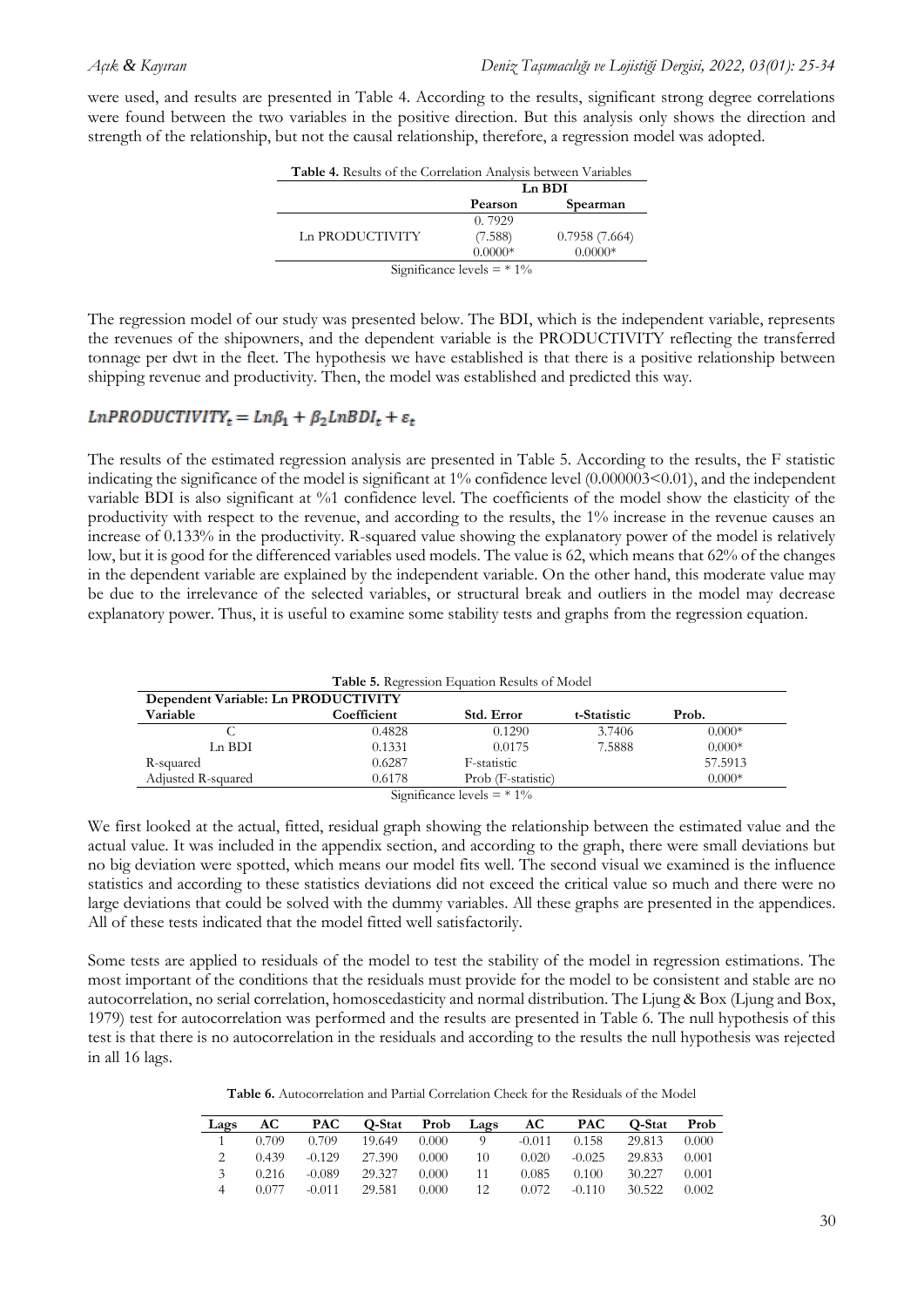*Açık & Kayıran Deniz Taşımacılığı ve Lojistiği Dergisi, 2022, 03(01): 25-34*

| -0.030- | - 0.050 - | 29.619                           | 0.000 | $\cdot$ 13 | $-0.063 - 0.208$ | 30.759                            | 0.004  |
|---------|-----------|----------------------------------|-------|------------|------------------|-----------------------------------|--------|
|         |           | $6 -0.006 -0.046 -29.621 -0.000$ |       |            |                  | $14 -0.255 -0.248 -34.818 -0.002$ |        |
|         |           | 7 -0.012 0.014 29.628 0.000      |       |            |                  | 15 -0.317 0.110 41.366 0.000      |        |
|         |           | 8 -0.061 -0.101 29.807 0.000     |       |            |                  | 16 -0.365 -0.208 50.459           | -0.000 |

The results of the remaining tests are presented collectively in Table 7. The LM test is used for the serial correlation test and the null hypothesis is that there is no serial correlation. The null hypothesis in our model was rejected according to the F statistic used in small samples. The white test (White, 1980) was used for the heteroscedasticity in the residuals and the null hypothesis of this test is that there is no heteroscedasticity. According to the results the null hypothesis could not be rejected and the residuals were homoscedastic. The final test is the Jarque-Bera test, which tests whether the residuals are normally distributed, and the null hypothesis of this test is that the residuals are normally distributed.

**Table 7.** Robustness Checks for Residuals of the Model

| <b>Test Name</b>                           |                     | <b>Results</b> |                                   |        |  |  |
|--------------------------------------------|---------------------|----------------|-----------------------------------|--------|--|--|
| Breusch-Godfrey Serial                     | F-statistic         |                | 27.31832 Prob. F(2,32)            | 0.0000 |  |  |
| Correlation LM Test                        | $Obs*R$ -squared    | 22.70309       | Prob. Chi-Square(2)               | 0.0000 |  |  |
| Heteroskedasticity Test: White F-statistic |                     | 0.119089       | Prob. $F(3,27)$                   | 0.8881 |  |  |
|                                            | $Obs*R$ -squared    |                | $0.257968$ Prob. Chi-Square $(3)$ | 0.8790 |  |  |
|                                            | Scaled explained SS | 0.251892       | Prob. Chi-Square(3)               | 0.8817 |  |  |
| Jarque-Bera Normality Test                 | <b>Skewness</b>     | $-0.0840$      | Jarque-Bera                       | 0.0962 |  |  |
|                                            | Kurtosis            | 3.1893         | Probability                       | 0.9530 |  |  |

According to the results of the tests we applied to the residuals of the model, autocorrelation and serial correlation problems were determined. For this reason, the standard errors were recalculated by re-running the model with the HAC (Newey and West, 1987) covariance estimation method, and the results are presented in Table 8. The new results indicated that there was no change in the significance of the variables in the model, and a 1% change in freight rates causes a 0.13% change in productivity of the fleet.

| Table 8. Regression Equation Results of Robust Model |  |
|------------------------------------------------------|--|
|------------------------------------------------------|--|

| Variable           | Coefficient | Std. Error   | t-Statistic | Prob.     |
|--------------------|-------------|--------------|-------------|-----------|
|                    | 0.4828      | 0.1449       | 3.3314      | $0.0021*$ |
| Ln BDI             | 0.1331      | 0.0188       | 7.0473      | $0.0000*$ |
| R-squared          | 0.6287      | F-statistic  | 57.5913     | $0.000*$  |
| Adjusted R-squared | 0.6178      | Wald F-stat. | 49.6653     | $0.000*$  |

### **4. Conclusion**

The operational behavior of commercial ships is basically shaped by the balance between supply and demand. In cases where the demand is high, the ships may want to increase their work per unit time by increasing their speed since the freights are high. Because in such an environment, the cost incurred by increasing the speed is lower than the gain obtained by carrying more cargoes. Thus, more cargo is carried per unit time. On the other hand, ships rarely sail fully loaded. According to this measurement called the fleet utilization rate, the utilization rates of the ships vary a lot. Especially in recent decades, flexibility in cargo selection has decreased due to the specialization of ships. Ships specialize in certain cargoes to reduce per unit transportation cost. Thus, it is no longer possible to carry cargoes of different types in a single ship type. As a result, the increase in demand can positively change the amount of cargo carried per unit time by affecting both the speed of the ships and the utilization rates of the specialized ships. The increase in demand is felt in the market, reflected in the freights, as maritime transport has a derived demand structure. Thus, the positive relationship between fleet productivity and freight rates is clearly evident when the literature is examined, but no empirically tested study has been spotted. So, in this study it was tried to test the econometric significance of this relationship and it was contributed to the literature by using limited dataset.

The variable obtained from the portion of the total carried dry bulk to the total fleet capacity was used as a productivity variable. The result gave us the amount of dry bulk cargo carried per dwt. For the freight rate variable, the BDI value converted to the annual data is used by taking the average of the daily values of the index. By this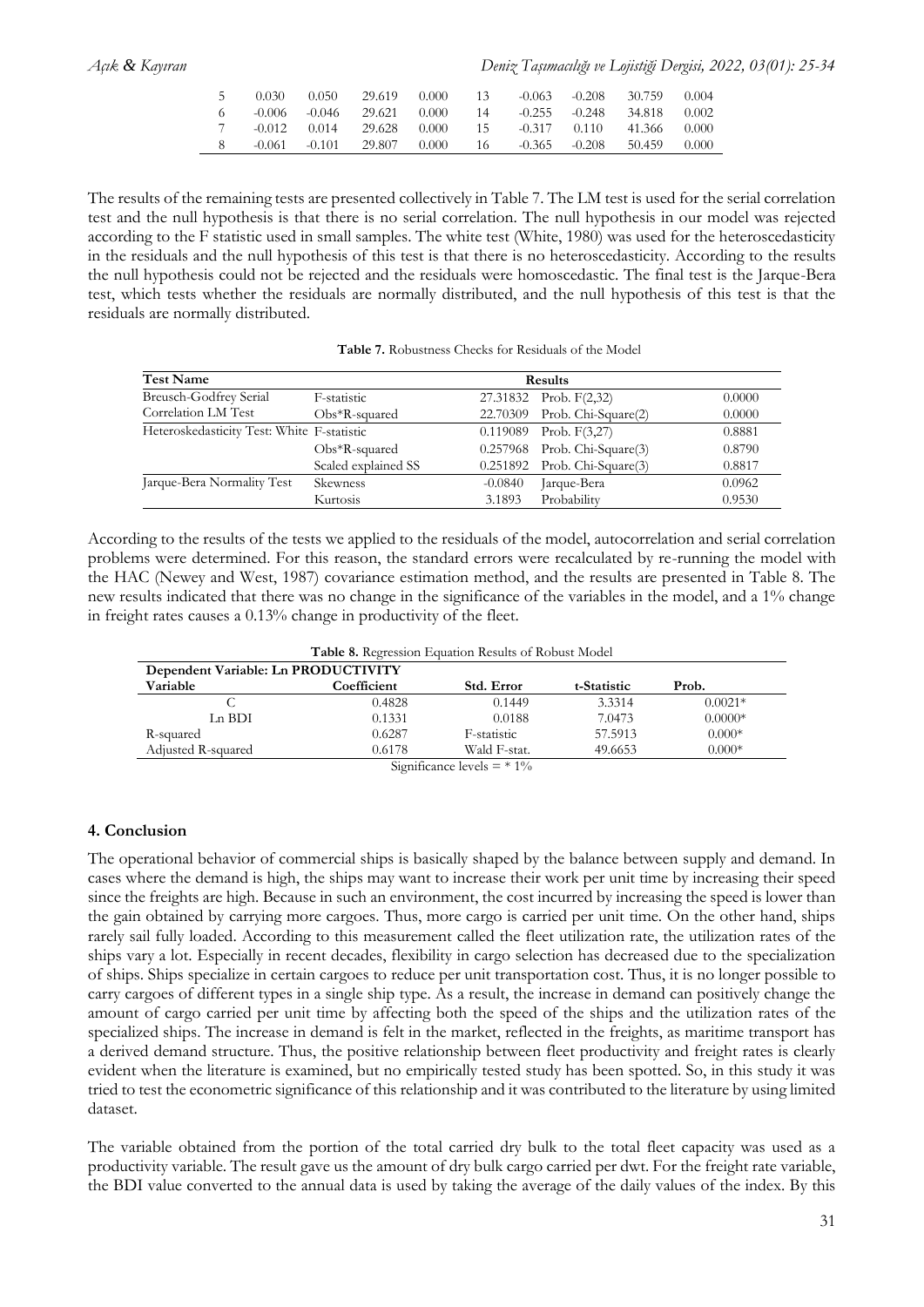way, the data set was formed by annual observations covering the years 1985 and 2020. For the determination of the econometric relationship, correlation and regression analysis was performed. As a first step in the application, it was determined that the series were stationary according to the implemented unit root analysis. This can be interpreted as the series carry the shocks they are exposed to temporarily and tend to return to their average values in the long run. Then, a positive relationship between the two variables was confirmed according to the obtained results by using econometric analysis. Correlation analysis showed strong positive significant correlations (0.792 and 0.795) between the two variables. Regression analysis showed that the 1% increase in the revenue causes an increase of 0.13% in productivity, and according to the R-squared value, 62% of the changes in the dependent variable (productivity) is explained by the independent variable (freight rate).

In the literature, there is no empirical study that directly examines the relationship between productivity and freight rates. However, in parallel with our results, there are studies confirming the positive relationship between GDP and freight rates. There are studies in this direction for several maritime markets (e.g. Başer and Açık, 2019; Akbulaev and Bayramli, 2020; Michail, 2020; Özer et al., 2020; Efes, 2021). As a simple logic, the increase in economic activities also increases the demand for maritime transport, causing an increase in freight levels. This rise is due to the shortage of supply in the supply-demand balance. In such a case, the utilization rates of the ships increase, and their productivity also increases. On the contrary, as the demand for maritime transportation decreases, ship utilization rates decrease and productivity decreases. In addition, it has been determined in the literature that freight rates positively affect the speed of ships while modeling ship speeds (Wen et al., 2017; Açık, 2021). Of course, such a situation arises with the effect of increasing freight rates after increasing demand. Due to the speeding ships, the cargo carried per unit time increases, and therefore the productivity increases. Our study forms a complementary structure with these studies and deals with the same story from different angle.

It is seen in the research that there is a strong positive relationship between the productivity of the fleet and the freight level in the market. In this case, according to the balance of supply and demand in the market, while the increase in productivity causes the transfer of extra resources from the cargo owners to the ship owners, the decrease in productivity may cause the transfer of extra resources from the ship owners to the cargo owners. Like a zero-sum game, this may cause losses between the parties, depending on market conditions. In this respect, the surplus resources paid also affect the welfare level of society, as they also affect the export and import costs of the countries. As a result, more sustainable implementation of fleet expansion investment policies can contribute to a more predictable freight market condition. This uncertain situation can be brought under control by applying some regulations to the dry bulk market, which is prone to perfectly competitive conditions.

One of the most important limitations of the study is the annual frequency of the data. Better results could be obtained with more frequent data sets. Further studies may examine this relationship in other maritime markets such as liquid bulk and container. In addition, other factors affecting freight rates can be added to the model, and the model can be varied.

## **References**

Açık, A. (2021). Modeling and Analyzing the Average Fleet Speed of Major Commercial Ship Types. Gemi ve Deniz Teknolojisi , (220) , 209-226 .

Akbulaev, N. and Bayramli, G. (2020). Maritime transport and economic growth: Interconnection and influence (an example of the countriesin the Caspian sea coast; Russia, Azerbaijan, Turkmenistan, Kazakhstan and Iran). Marine Policy, 118, 104005.

Angelopoulos, J. (2017). Time–Frequency Analysis of the Baltic Dry Index. Maritime Economics & Logistics*,* 19(2), 211-233.

Bakshi, G, Panayotov, G., and Skoulakis, G. (2011). The Baltic Dry Index as a Predictor of Global Stock Returns, Commodity Returns, and Global Economic Activity. American Finance Association Meetings (AFA).

Başer, S. Ö. and Açık, A. (2019). The effects of global economic growth on dry bulk freight rates. Uluslararası Ticaret ve Ekonomi Araştırmaları Dergisi, 3(1), 1-17.

Bloomberg (2018). Baltic Dry Index. Bloomberg Data Platform.

Chang, M. (2014). Principles of Scientific Methods. CRC Press.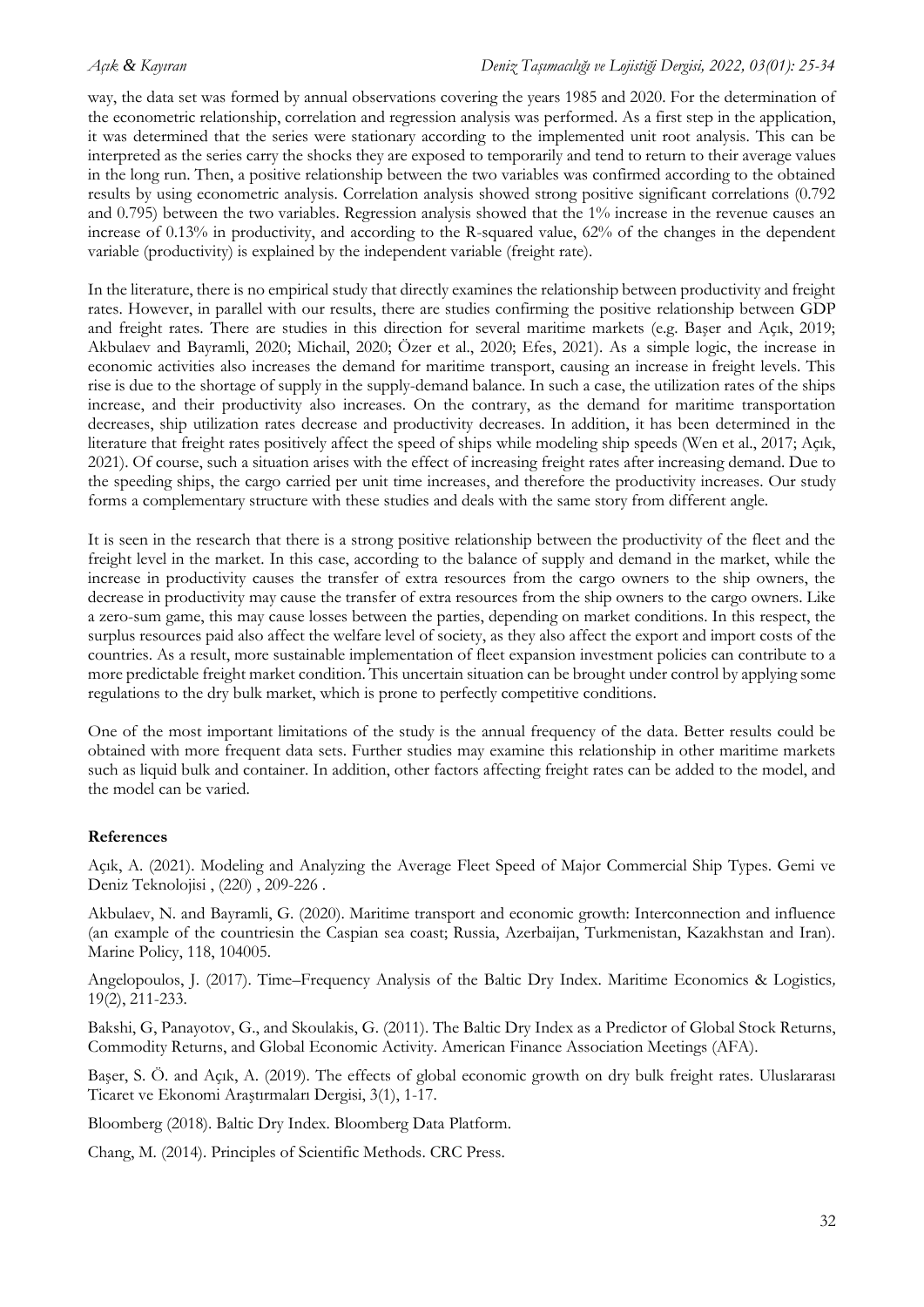Derindere Köseoğlu, S. (2011). Is Baltic Dry Index a Good Leading Indicator for Monitoring the Progress of Global Economy? The 9th. International Logistics and Supply Chain Congress, International Retail Logistics in the Value Era, Prooceedings Vol.II, Yaşar University*,* Çeşme, İzmir, Turkey.

Dickey, D.A., and Fuller, W.A. (1979) Distribution of the Estimators for Autoregressive Time Series with A Unit Root. Journal of the American Statistical Association 74, 366a, pp. 427–431.

Duru, O. (2010). Theory of shipping productivity revisited: industrial revolution, ship technology and shipping freight rates. The 74th Conference of Japan Society of History of Economic Thought*,* Toyama.

Efes, K. Ö. (2021). The impact of economic activities in US on container freight rates: An application on China-USA route. Business & Management Studies: An International Journal, 9(4), 1599-1610.

Glen, D., and Chisty, S. (2010). The Tanker Market: Current Structure and Economic Analysis. In Grammenos, C. (Ed.), The Handbook of Maritime Economics and Business (pp. 355-390). UK: Lloyd's List.

Gordon, R. A. (2015). Regression Analysis for The Social Sciences. Routledge.

Heidbrink, I. (2011). The Business of Shipping: An Historical Perspective. In Talley, W.K. (Ed.), The Blackwell Companion to Maritime Economics (pp. 34-51). USA: Wiley-Blackwell

Karakitsos, E., and Varnavides, L. (2014). Maritime Economics: A Macroeconomic Approach. Springer.

Kärrlander E (2010). Base Metals, A Base for Stock Prices (Unpublished Bachelor thesis). Lund University, Scania, Sweden.

Kwiatkowski, D., Phillips, P.C.B., Schmidt, P., and Shin, Y. (1992). Testing the Null Hypothesis of Stationarity Against the Alternative of a Unit Root. Journal of Econometrics 54, 159–178.

Lin, F. and Sim, N. C. (2013). Trade, Income and The Baltic Dry Index. European Economic Review, 59, 1-18.

Ljung, G., and G. Box. (1979). On a Measure of Lack of Fit in Time Series Models. Biometrika, 66, 265–270.

Ma, S. (2020). Economics of Maritime Business. New York: Routledge.

Michail, N. A. (2020). World economic growth and seaborne trade volume: quantifying the relationship. Transportation Research Interdisciplinary Perspectives, 4, 100108.

Newey, W., and West, K. (1987). A Simple Positive Semi-Definite, Heteroskedasticity and Autocorrelation Consistent Covariance Matrix. Econometrica, 55, 703–708.

Osborne, J.W. (2008). Best Practices in Quantitative Methods. London: Sage Publications.

Özer, M., Canbay, Ş. and Kırca, M. (2020). The impact of container transport on economic growth in Turkey: An ARDL bounds testing approach. Research in Transportation Economics, 101002.

Ruan, Q., Wang, Y., Lu, X. and Qin, J. (2016). Cross-correlations between Baltic Dry index and crude oil prices. Physica A: Statistical Mechanics and its Applications*,* 453, 278-289.

Sen, A., and Srivastava, M. (1990). Regression Analysis: Theory, Methods, and Applications. Springer Science & Business Media.

Sharma, A. K. (2005). Text Book of Correlations and Regression. Discovery Publishing House.

Soh, K. (2016). Understanding Test and Exam Results Statistically: An Essential Guide for Teachers and School Leaders. Singapore: Springer.

Stopford, M. (2009). Maritime Economics. New York: Routledge.

Tamvakis, M. (2012). International Seaborne Trade. In Talley, W.K. (Ed.), The Blackwell Companion to Maritime Economics (pp. 52-86). USA: Wiley-Blackwell

Tsolakis, S. (2005). Econometric Analysis of Bulk Shipping Markets: Implications for Investment Strategies and Financial Decision-Making (Doctoral Thesis). Erasmus University Rotterdam.

UNCTAD (2021). Wolrd Dry Bulk Fleet and World Seaborne Trade. Retrieved December 20, 2021, from http://unctadstat.unctad.org/wds/ReportFolders/reportFolders.aspx.

Wen, M., Pacino, D., Kontovas, C. A. and Psaraftis, H. N. (2017). A multiple ship routing and speed optimization problem under time, cost and environmental objectives. Transportation Research Part D:Transport and Environment, 52, 303-321.